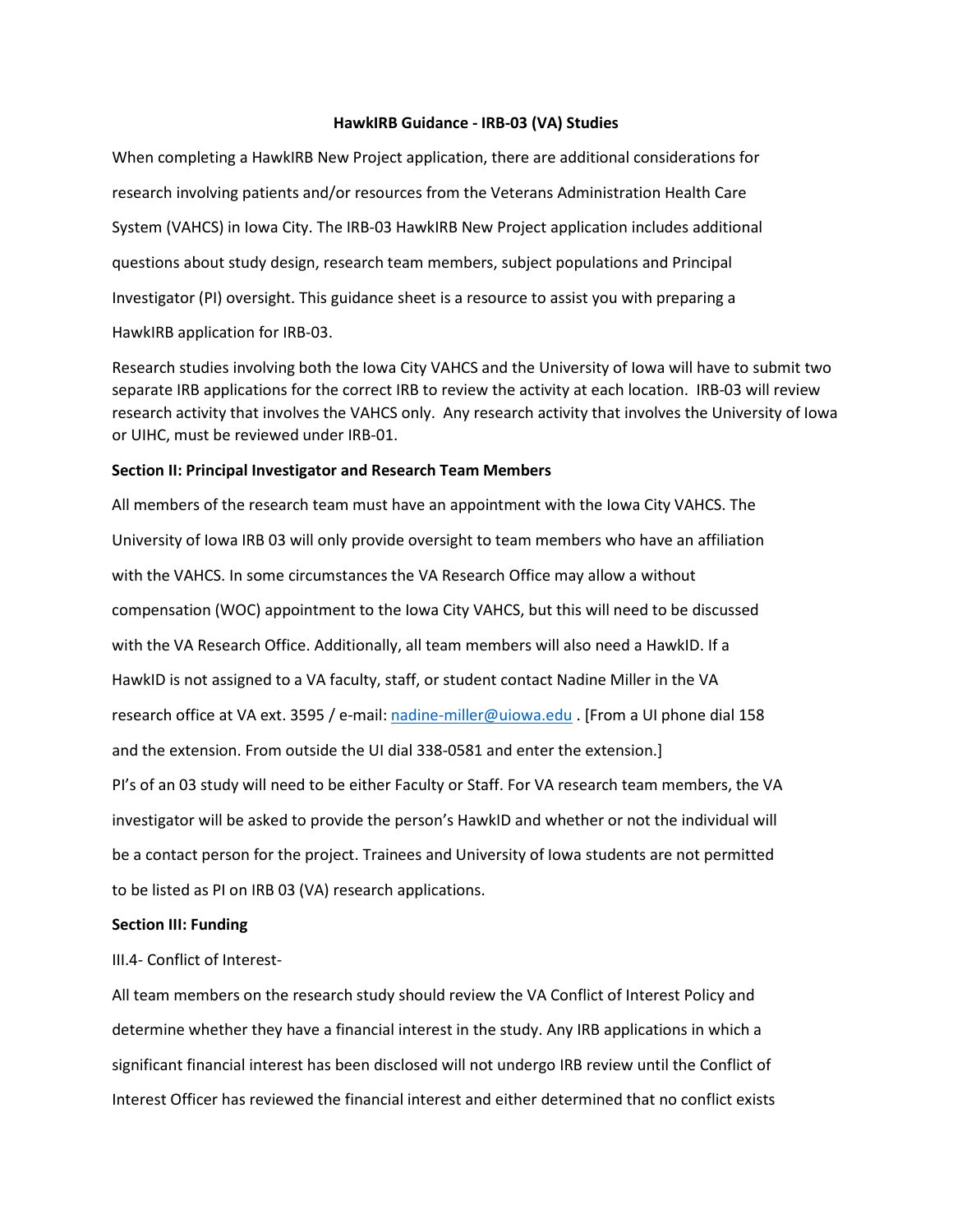or the IRB receives a management plan for the conflict.

Researchers with questions about conflicts of interest should contact Mark Yorek (VA ext. 7696 / e-mail: mark-yorek@uiowa.edu) or Kari Points (VA ext. 7678 / e-mail: kari.points@va.gov) for further information about this process. [From a UI phone dial 158 and the extension. From outside the UI dial 338-0581 and enter the extension.]

# **Section VI: Subjects**

## **VI.13.a- Enrolling non-veterans**

For all IRB-03 studies enrolling non-veteran subjects, the Principal Investigator must describe those subjects in Section VI.13 and present a compelling argument for their inclusion in Section VI.13.b (e.g., insufficient number of Veterans; survey of VA employees; study of active duty military; study involving Veterans' family members). To comply with the VA research regulations, the research must relate to the care of Veterans or active duty military personnel. Non-veterans may only be entered into VA-approved research if there are no enough Veteran patients or for the types of subject populations stated above.

## **VI.36- Enrolling Subjects Who Lack Decision-Making Capacity**

There are specific rules that VA researchers must follow in order to enroll individuals who lack decision-making capacity.

The IRB will need to determine that the proposed research entails:

(a) No greater than minimal risk to the subject;

**or** 

(b) Presents a greater probability of direct benefit to the subject than harm to the subject;

**or** 

(c) Greater than minimal risk and no prospect of direct benefit to individual subjects, but likely to yield generalizable knowledge about the subject's disorder or condition that is of vital importance for the understanding or amelioration of the subject's disorder or condition.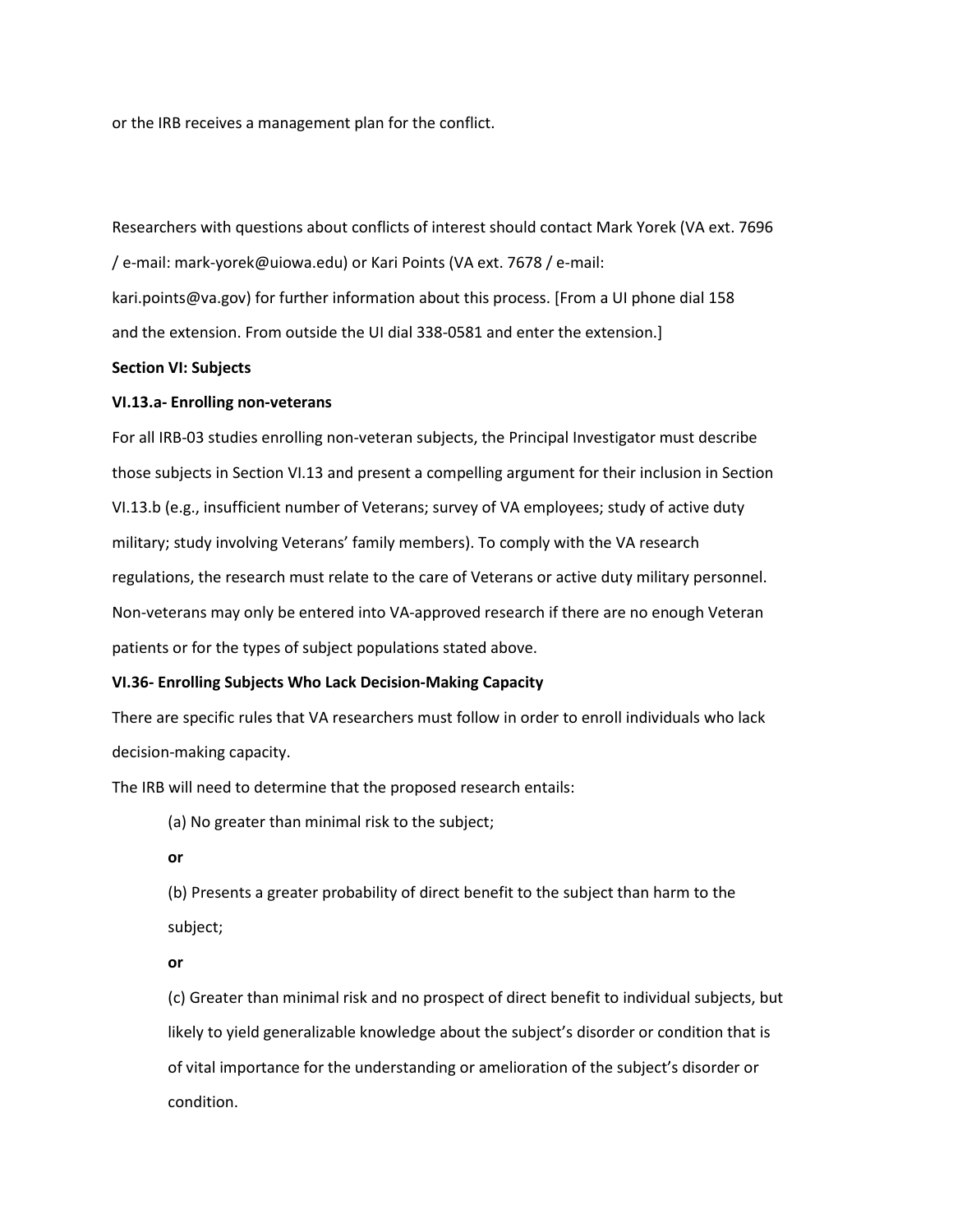Additionally, the IRB will also need to determine that:

(a) The research cannot be performed solely with persons who possess decision-making capacity and the focus of the research is the disorder leading to the subjects' lack of decision-making capacity, whether or not the lack of decision-making itself is being evaluated (e.g., an individual who lacks decision-making capacity as the result of a stroke can participate in a study of cardiovascular effects of a stroke);

**or** 

(b) The subject of the research is not directly related to the subjects' lack of decision making capacity but the VA investigator has presented a compelling argument for including such subjects (e.g., transmission of methicillin-resistant staphylococcus aureus infections in a nursing home where both individuals with and without decision-making capacity are affected).

#### **VI.46-VI.48- Enrolling subjects with PTSD**

Any IRB-03 study that involves research on post-traumatic stress disorder will require additional review. Researchers will also need to make sure that their study has adequate sensitivity to the needs of individuals with PTSD (as discussed in VI.47). Additionally, safeguards need to be put into place to consider any medication that the research participants will be taking to treat their PTSD (VI.48a-c).

#### **Section VII.D- Project Description**

## **VII.D.6- Storage of Data**

Research records that are collected under IRB 03 must be stored indefinitely. Describe your plan to retain research records until disposition instructions are approved by the National Archives and Records Administration and are published in VHA's Records Control Schedule.

**VII.D.18- Waivers of Documentation of Consent: Collecting Protected Health Information**  This question only applies to researchers seeking a waiver of documentation of consent. If a researcher plans to collect information from subjects that include protected health information,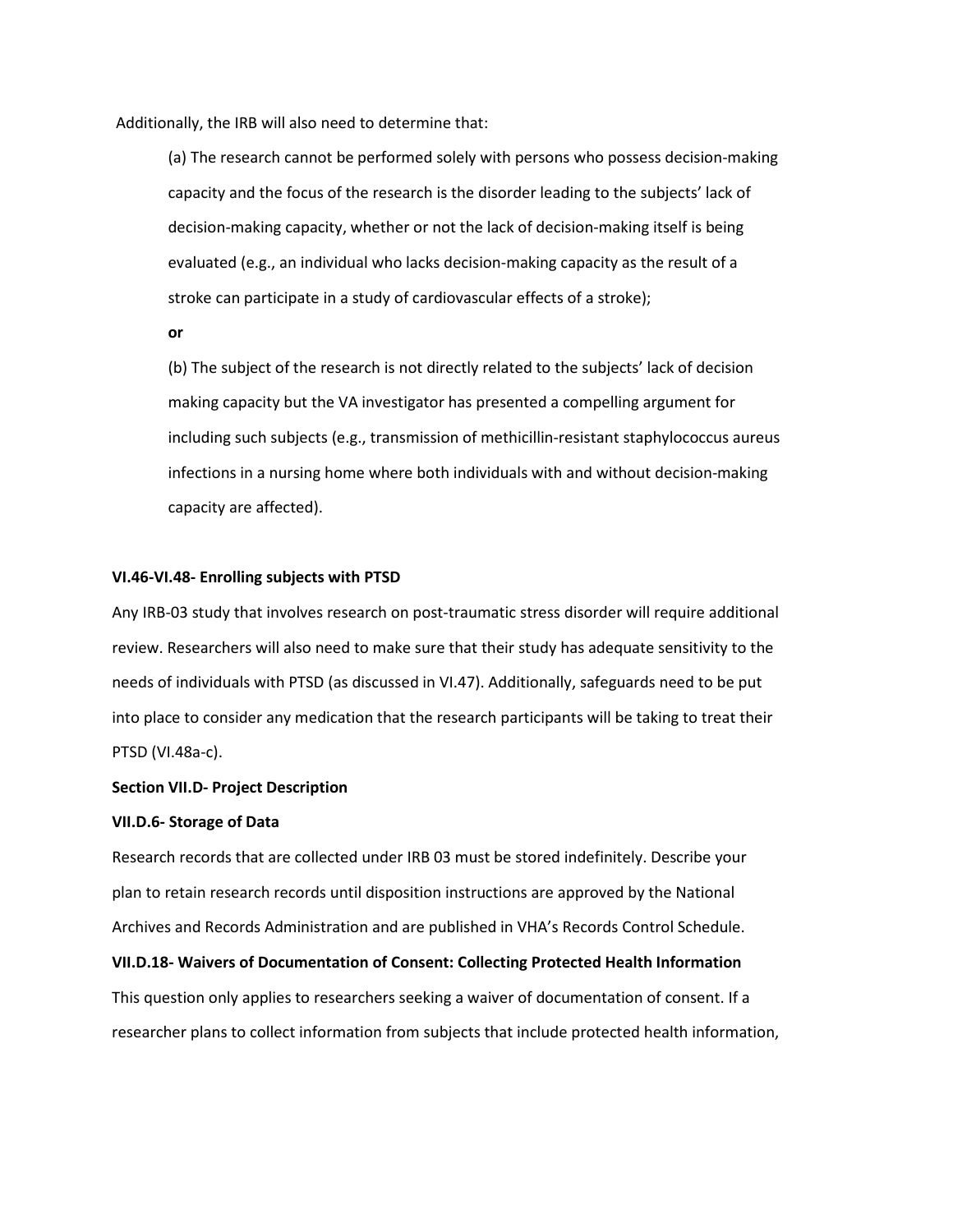they would need to discuss in the application why the use of this involves minimal privacy risks to the subjects, and why the research cannot be conducted without use of the protected health information.

# **HawkIRB Attachments Page**

## **HIPAA Authorization Form**

As of February, 2019, the VA HIPAA Authorization form is included in the Informed Consent Document template for research conducted at VAHCS. Fill in the information that can be completed in advance and add the document in the proper attachment category on the Attachment page.

There is a form on the Other Committee Review page in the HawkIRB form (in the "VAMC" tab) that the Principal Investigator can provide to a subject who wishes to revoke their HIPAA authorization.

# **Informed Consent Document Template**

The VA has a separate Informed Consent Document (ICD) template that includes a VA-specific

header and footer. Replace the bold/bracketed text with content that is specific to the study.

# **Medical Radiation Protection Committee Form**

VAHCS research radiation review will occur through an agreement with the University of Iowa.

Specific information about this process is located on the [HSO website.](https://ehs.research.uiowa.edu/vamc-safety-information-and-training) Generate the appropriate short or long form and/or the MRPC Lasers form and attach them in the proper attachment category on the Other Committee Review page in the HawkIRB application (in the MRPC tab).

For questions, contact the VA Radiation Safety Officer at 335-8503 o[r gordon-axt@uiowa.edu](mailto:gordon-axt@uiowa.edu) .

# **Pharmacy & Therapeutics Form**

VAHCS has its own Pharmacy & Therapeutics Committee (P&T Committee). Generate the

appropriate form and attach it in the proper attachment category on Other Committee Review page in the HawkIRB form (in the P&T tab).

## **VA Checklist**

All VA researchers must complete and attach the VA Checklist for Reviewing Privacy,

Confidentiality and Information Security in Research. This checklist is available on the Other Committee Review page in HawkIRB (in the VAMC tab).

Attach the completed checklist on this page.

For questions regarding completion of the VA Checklist, contact the VA Privacy Officer, Makenzie Johnson at VA ext. 6092 / email[: Makenzie.Johnson@va.gov](mailto:Makenzie.Johnson@va.gov) or VA Information Security Officer Randall